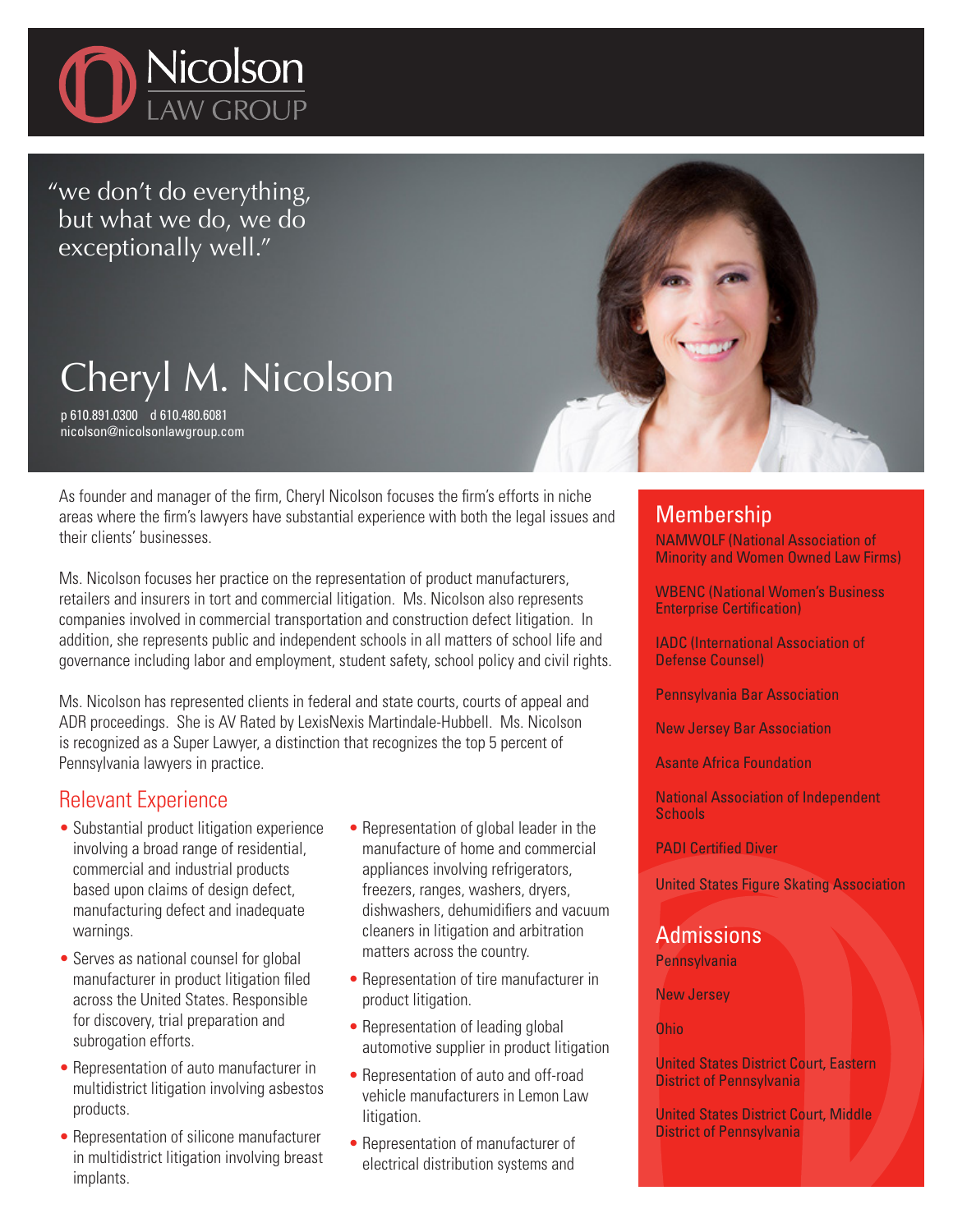

electrical components in litigation involving fire and electrocution.

- Representation of corporate entities in litigation involving allegations of arson and fraud.
- Representation of diversified manufacturer of industrial components serving the railroad, automotive and construction industries.
- Representation of global retailers in matters involving premises liability, sale of products, installation of products and post-sale service.
- Representation of food and beverage companies in litigation involving the manufacture and sale of their products.
- Representation and counseling of private and public schools in a broad range of matters involving: school administration, student safety, labor and employment, curriculum, school policy, contracts, and civil rights.
- Representation of insured individuals and commercial entities involved in commercial litigation and construction defect litigation.
- Representation of commercial entities involved in commercial motor vehicle litigation.
- Representation of insurers in bad faith and coverage related litigation.
- Representation of brokers involved in disputes with third parties concerning errors and omissions, insurance coverage and breach of contract.

## Representative Matters

• Defense verdict in Pennsylvania federal court where it was alleged that a compact refrigerator caused a fire at a high school resulting in substantial property damage. Obtained precedent setting ruling on spoliation of evidence resulting in an adverse inference instruction to the jury. The defense verdict was affirmed on appeal to the

Third Circuit Court of Appeals.

- Defense verdict in Pennsylvania state court action where an allegedly defective refrigerator caused a fire and resulting property damage. The defense successfully proved that the refrigerator was not in the area of fire origin and that the refrigerator did not contain any evidence of abnormal electrical activity.
- Defense verdict in favor of servicer of a product in Pennsylvania state court action where it was alleged that negligent service was the cause of a house fire. Through fact and expert testimony, the defense successfully proved that the servicer's work on the product was not the cause of a residential fire.
- Defense verdict in state court action in favor of an international retailer of children's toys in premises liability action where it was alleged that a defective condition in the property caused bodily injury to store patron.
- Achieved cost-effective settlement of all cases on behalf of breast implant component part manufacturer involved in multidistrict breast implant litigation.
- Represented brokers in surety bond litigation involving an E&O claim in which surety company claimed in excess of \$24 million in damages in construction defect and delay litigation. The case was tried in federal court to verdict in favor of the plaintiff in an amount less than \$2 million dollars constituting a small fraction of the damages claimed and monies demanded in settlement prior to the trial.
- Obtained voluntary dismissals of product litigation venued throughout the United States. The litigation claimed millions in damages and was based upon allegations that a defectively designed product caused fires.
- Achieved beneficial settlement on behalf of an independent school and teacher in high-profile litigation by student and

United States District Court, Western District of Pennsylvania

United States District Court, District of New Jersey

United States District Court, Northern District of Florida

United States Court of Appeals, Third Circuit

## Professional Activities

Ms. Nicolson is an Adjunct Professor of Law at Villanova University School of Law where she currently teaches Federal Civil Pretrial Practice and has taught Business Torts. In addition, she has lectured internationally on NFPA 921 and its impact on arson investigations and product liability litigation.

At the request of the court, Ms. Nicolson was appointed to the Board of Directors of the Delaware County Legal Assistance Association where she co-chaired a national search for the selection of a new Director and Chief Counsel for the organization.